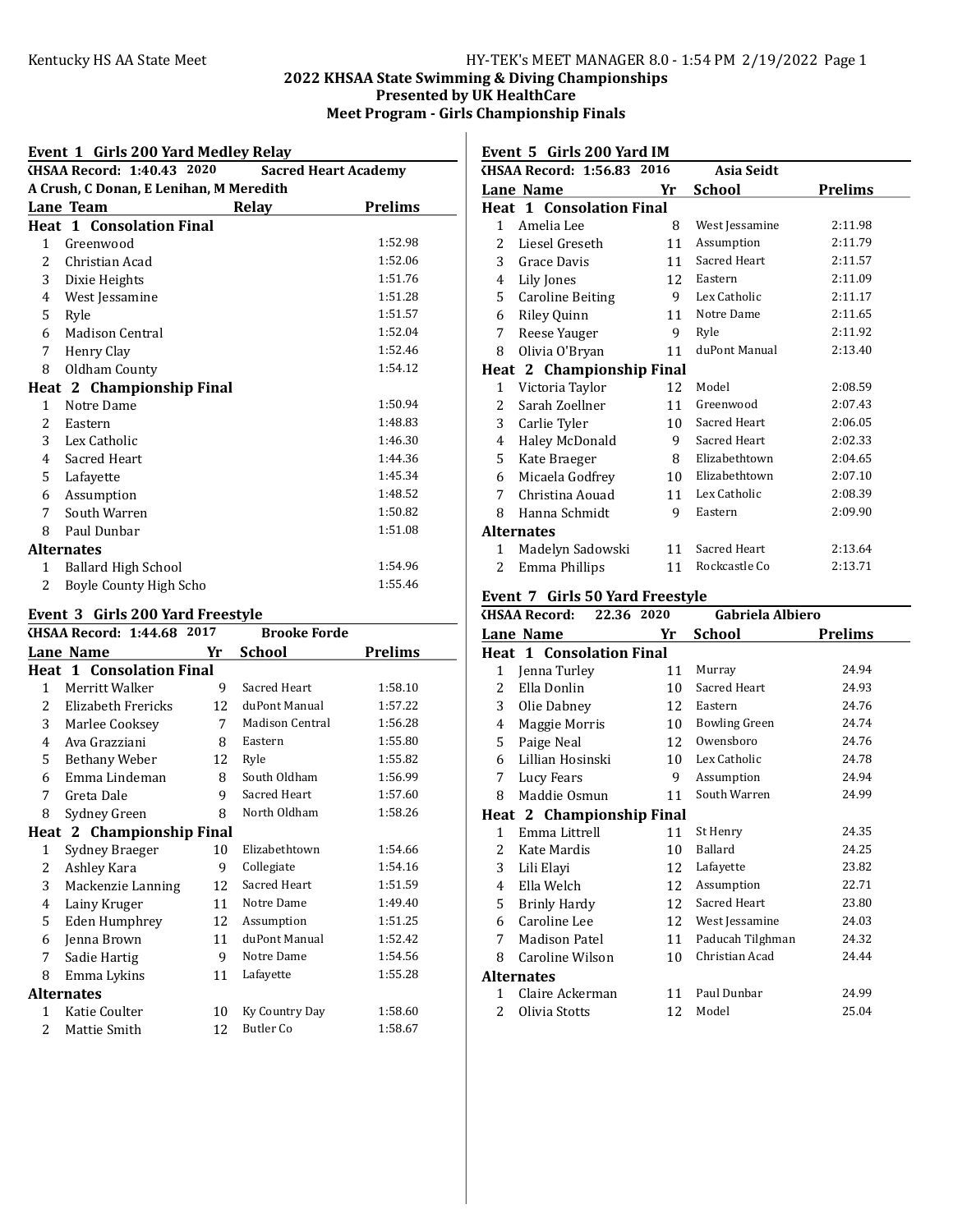# Kentucky HS AA State Meet HY-TEK's MEET MANAGER 8.0 - 1:54 PM 2/19/2022 Page 2 2022 KHSAA State Swimming & Diving Championships Presented by UK HealthCare Meet Program - Girls Championship Finals

### Event 11 Cirls 100 Vard Butterfly

| LVEIR II GINS 100 IAIG DUCCINV |                                    |    |                        |                |  |
|--------------------------------|------------------------------------|----|------------------------|----------------|--|
|                                | 51.75 2015<br><b>KHSAA Record:</b> |    | <b>Grace Oglesby</b>   |                |  |
|                                | Lane Name                          | Yr | <b>School</b>          | <b>Prelims</b> |  |
|                                | <b>Heat 1 Consolation Final</b>    |    |                        |                |  |
| $\mathbf{1}$                   | Ava Fears                          | 11 | Assumption             | 58.37          |  |
| 2                              | Ava Tidwell                        | 11 | Sacred Heart           | 58.07          |  |
| 3                              | Megan Wedeking                     | 10 | Lafayette              | 57.89          |  |
| 4                              | Libby Livesay                      | 11 | Lex Catholic           | 57.38          |  |
| 5                              | Mackenzie Tucker                   | 12 | Dixie Heights          | 57.64          |  |
| 6                              | Katie Bailey                       | 12 | Oldham County          | 57.98          |  |
| 7                              | Zoe Schaeffer                      | 11 | Henry Clay             | 58.08          |  |
| 8                              | Amelia Lee                         | 8  | West Jessamine         | 58.86          |  |
|                                | Heat 2 Championship Final          |    |                        |                |  |
| 1                              | Lauren Godfrey                     | 11 | Elizabethtown          | 56.45          |  |
| 2                              | Sydney Braeger                     | 10 | Elizabethtown          | 56.36          |  |
| 3                              | <b>Brinly Hardy</b>                | 12 | Sacred Heart           | 55.61          |  |
| 4                              | Madeline Meredith                  | 12 | Sacred Heart           | 54.61          |  |
| 5                              | Lili Elayi                         | 12 | Lafayette              | 55.32          |  |
| 6                              | Sarah Zoellner                     | 11 | Greenwood              | 56.14          |  |
| 7                              | Jenna Brown                        | 11 | duPont Manual          | 56.41          |  |
| 8                              | Kate Mardis                        | 10 | Ballard                | 57.05          |  |
|                                | <b>Alternates</b>                  |    |                        |                |  |
| 1                              | Lena Brown                         | 7  | <b>Madison Central</b> | 59.22          |  |
| 2                              | <b>Elliott Havens</b>              | 10 | Henry Clay             | 59.26          |  |

### Event 13 Girls 100 Yard Freestyle

|   | Livent 19 anis 100 iaiu i i cestite |    |                |                |
|---|-------------------------------------|----|----------------|----------------|
|   | 48.85 2021<br>KHSAA Record:         |    | Ella Welch     |                |
|   | Lane Name                           | Yr | School         | <b>Prelims</b> |
|   | <b>Heat 1 Consolation Final</b>     |    |                |                |
| 1 | Ragan Moore                         | 8  | Highlands      | 54.72          |
| 2 | Katelynn Stanczyk                   | 12 | Murray         | 54.07          |
| 3 | Katie Bridwell                      | 11 | Paul Dunbar    | 53.96          |
| 4 | Sydney Perkins                      | 10 | Christian Acad | 53.37          |
| 5 | Paige Neal                          | 12 | Owensboro      | 53.73          |
| 6 | Emma Lindeman                       | 8  | South Oldham   | 54.05          |
| 7 | Ava Grazziani                       | 8  | Eastern        | 54.32          |
| 8 | Elizabeth Frericks                  | 12 | duPont Manual  | 54.75          |
|   | Heat 2 Championship Final           |    |                |                |
| 1 | Ashley Kara                         | 9  | Collegiate     | 53.04          |
| 2 | Emma Lykins                         | 11 | Lafayette      | 52.74          |
| 3 | Bethany Weber                       | 12 | Ryle           | 52.24          |
| 4 | Ella Welch                          | 12 | Assumption     | 49.41          |
| 5 | Lily Delong                         | 11 | West Jessamine | 51.75          |
| 6 | Emma Littrell                       | 11 | St Henry       | 52.58          |
| 7 | Kat Woodall                         | 11 | Lex Catholic   | 52.98          |
| 8 | Ella Donlin                         | 10 | Sacred Heart   | 53.37          |
|   | <b>Alternates</b>                   |    |                |                |
| 1 | Pilar Pagni                         | 11 | Sacred Heart   | 54.96          |
| 2 | Lucy Fears                          | 9  | Assumption     | 54.98          |
|   |                                     |    |                |                |

# Event 15 Girls 500 Yard Freestyle

|              | KHSAA Record: 4:39.87 2017      |    | <b>Brooke Forde</b> |                |
|--------------|---------------------------------|----|---------------------|----------------|
|              | Lane Name                       | Yr | <b>School</b>       | <b>Prelims</b> |
|              | <b>Heat 1 Consolation Final</b> |    |                     |                |
| $\mathbf{1}$ | Sara Frericks                   | 10 | Eastern             | 5:17.11        |
| 2            | Elizabeth Brewer                | 11 | Dixie Heights       | 5:15.29        |
| 3            | Coral Brogan                    | 11 | Murray              | 5:13.54        |
| 4            | Sydney Green                    | 8  | North Oldham        | 5:13.36        |
| 5            | Ava Jones                       | 10 | Lex Catholic        | 5:13.50        |
| 6            | Liesel Greseth                  | 11 | Assumption          | 5:14.21        |
| 7            | Olivia O'Bryan                  | 11 | duPont Manual       | 5:17.09        |
| 8            | Kate Seidenfaden                | 10 | Christian Acad      | 5:18.27        |
|              | Heat 2 Championship Final       |    |                     |                |
| $\mathbf{1}$ | Katie Coulter                   | 10 | Ky Country Day      | 5:11.45        |
| 2            | Micaela Godfrey                 | 10 | Elizabethtown       | 5:09.93        |
| 3            | Sadie Hartig                    | 9  | Notre Dame          | 5:06.63        |
| 4            | Haley McDonald                  | 9  | Sacred Heart        | 4:51.36        |
| 5            | Carlie Tyler                    | 10 | Sacred Heart        | 5:01.69        |
| 6            | Christina Aouad                 | 11 | Lex Catholic        | 5:09.15        |
| 7            | Merritt Walker                  | 9  | Sacred Heart        | 5:11.25        |
| 8            | Claire Monahan                  | 9  | Ryle                | 5:13.19        |
|              | <b>Alternates</b>               |    |                     |                |
| 1            | Justice Beard                   | 11 | McCracken Co        | 5:18.33        |
| 2            | Sophie Thomas                   | 9  | Conner              | 5:19.25        |

#### Event 17 Girls 200 Yard Freestyle Relay<br>
GHSAA Record: 1:34.09 2016 Sacred Heart Academy  $KHSAA$  Record:  $1:34.09$  2016

| 11344 RECORD. 1.37.07 = 010<br>Jaci cu fical critaticiily |                                 |              |                |  |  |
|-----------------------------------------------------------|---------------------------------|--------------|----------------|--|--|
| M O'Hara, K Lohman, B Forde, B Bauer                      |                                 |              |                |  |  |
|                                                           | Lane Team                       | <b>Relay</b> | <b>Prelims</b> |  |  |
|                                                           | <b>Heat 1 Consolation Final</b> |              |                |  |  |
| $\mathbf{1}$                                              | Ballard                         |              | 1:44.50        |  |  |
| $2^{\circ}$                                               | Madison Central                 |              | 1:43.39        |  |  |
| 3                                                         | Eastern                         |              | 1:42.61        |  |  |
| 4                                                         | St Henry                        |              | 1:41.95        |  |  |
| 5                                                         | Oldham County                   |              | 1:42.45        |  |  |
| 6                                                         | Henry Clay                      |              | 1:42.97        |  |  |
| 7                                                         | Greenwood                       |              | 1:44.04        |  |  |
| 8                                                         | Ky Country Day                  |              | 1:45.09        |  |  |
|                                                           | Heat 2 Championship Final       |              |                |  |  |
| 1                                                         | Ryle                            |              | 1:41.57        |  |  |
| $2^{\circ}$                                               | Paul Dunbar                     |              | 1:40.55        |  |  |
| 3                                                         | Assumption                      |              | 1:39.89        |  |  |
| 4                                                         | Sacred Heart                    |              | 1:35.87        |  |  |
| 5                                                         | Lafayette                       |              | 1:37.83        |  |  |
| 6                                                         | Elizabethtown                   |              | 1:40.36        |  |  |
| 7                                                         | Christian Acad                  |              | 1:41.15        |  |  |
| 8                                                         | duPont Manual                   |              | 1:41.59        |  |  |
|                                                           | <b>Alternates</b>               |              |                |  |  |
| 1                                                         | Highlands High School           |              | 1:45.16        |  |  |
| 2                                                         | Murray High School              |              | 1:46.26        |  |  |
|                                                           |                                 |              |                |  |  |